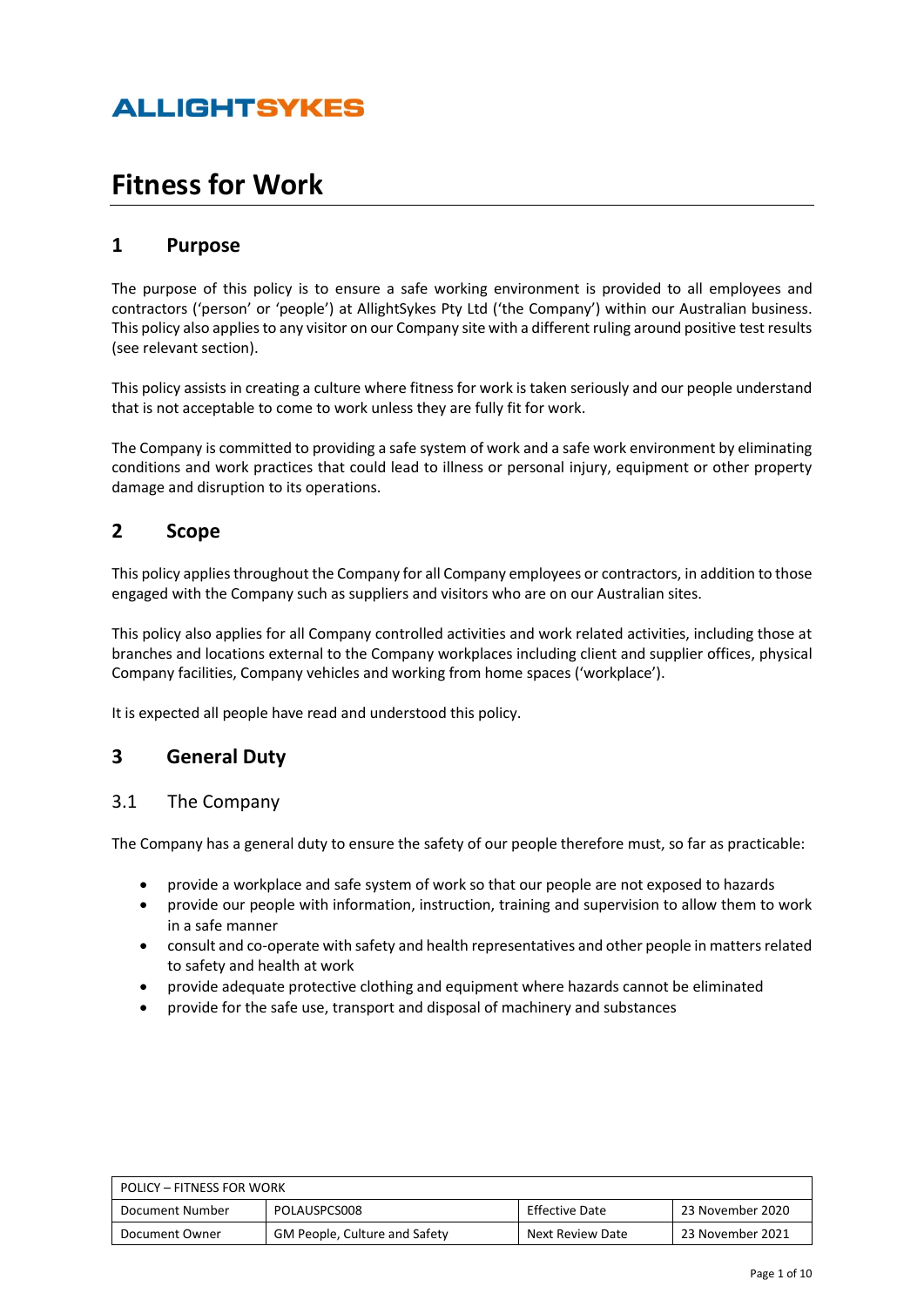## 3.2 All people

It is expected that our people understand they have a general duty to ensure their own safety and the safety of those around them and:

- ensure their own safety and health at work
- avoid adversely affecting the safety and health of other persons at the workplace
- report to the Company any situation they believe could constitute a hazard the person cannot reasonably correct themselves (for example, another person's behaviour or actions)
- report to the Company, including through the option of the whistle-blower process, any injury or harm to health that could impact their fitness for work

In addition, and more specifically related to the use of alcohol or other drugs, our people must:

- come to work free of potential influence of alcohol or other drugs and fit for work
- provide samples for alcohol or other drug tests in accordance with Australian AS/NZ standards
- notify their manager or the People, Culture and Safety team if they have a genuine concern in the workplace that another person is under the influence, is in possession of, or consumes unauthorised alcohol or other drugs
- ensure that people affected by alcohol and other drugs are not admitted in their worksites
- consult their doctor about the possible side effects of prescribed drugs
- take appropriate action to ensure that prescribed or non-prescribed drugs that they are taking do not effect their ability to safely carry out the work
- discuss with their immediate manager or the People, Culture and Safety team, before commencing work, if they are taking prescription or other medication that may potentially affect fitness for work
- ensure that all information, regarding to this procedure, is dealt with in confidence

## **4 Responsibilities**

Responsibilities are included throughout this policy, however general duties are included within this section. All people have a responsibility to ensure they have read and understood this policy.

### 4.1 Supervisors and Managers

In addition to what is outlined in the general duty section, supervisors and managers have a responsibility to ensure:

- ensure this policy is communicated to their teams, new starters, visitors and suppliers to site
- understand this policy and their obligations
- understand that fitness for work is broader than being under the influence of alcohol and other drugs (prescribed and unprescribed), including fatigue and work related / non work related injuries
- take immediate action when they become aware of a person breaching this policy and escalate to General Manager People, Culture and Safety

| POLICY – FITNESS FOR WORK                                             |                                      |                  |                  |
|-----------------------------------------------------------------------|--------------------------------------|------------------|------------------|
| POLAUSPCS008<br>Effective Date<br>23 November 2020<br>Document Number |                                      |                  |                  |
| Document Owner                                                        | <b>GM People, Culture and Safety</b> | Next Review Date | 23 November 2021 |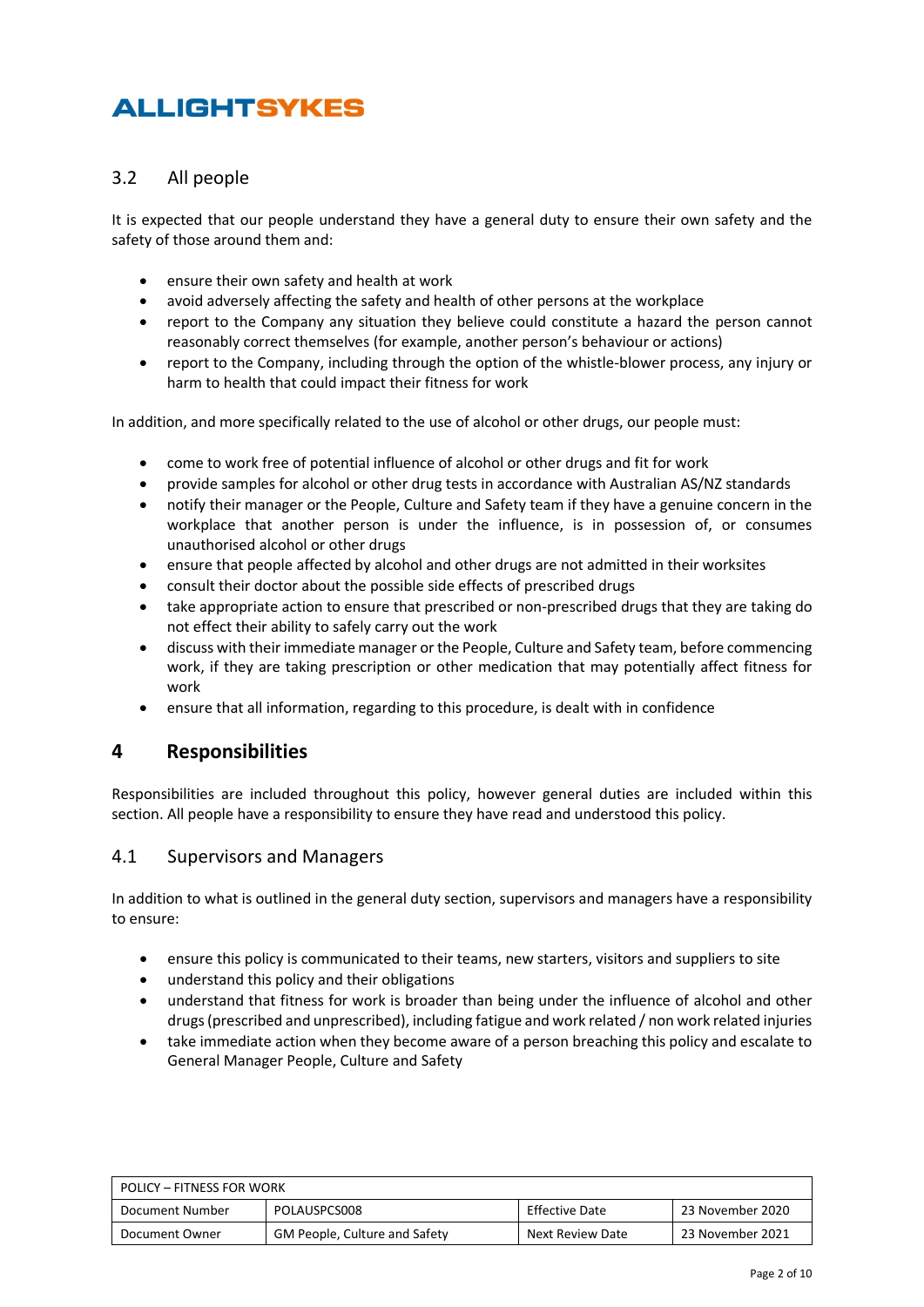## 4.2 People, Culture and Safety team

In addition to what is outlined in the general duty section, the People, Culture and Safety team will:

- coordinate and organise fitness for work assessment including alcohol and drug testing
- provide fitness for work training
- lead and support return to work programs
- ensure this policy remains up to date and supervisors and managers are made aware of any changes to engage their people
- ensure the employee assistance program is in place
- be an escalation point for all people being management and employees
- record completion of policy awareness on individual employees personnel file

### 4.3 All people

Responsibilities are included in the General Duty section and within the policy.

## **5 Expectations of all people**

We expect all people to arrive at work, and attend the workplace fully fit for duty unless a plan is in place for that person such as a return to work plan.

People found, in the workplace to be:

- under the influence of alcohol (above 0.000% BAC) or unprescribed or illegal drugs;
- impaired by prescribed or over the counter drugs;
- consuming unauthorised alcohol or unprescribed or illegal drugs, or an excessive dose of prescribed or over the counter drugs;
- fatigued;
- carrying an unreported non-work related injury or condition that could be exacerbated by the role being fulfilled; or
- carrying an unreported work related injury

are not deemed fit for work.

If a person is found not fit for work; or is in possession of alcohol or unprescribed or illegal drugs in the workplace, they may be subject to disciplinary action and being reported to the relevant authorities.

## **6 Assessing Fitness for Work**

### 6.1 Alcohol and Other Drugs (Prescribed, Unprescribed, Over the Counter or Illegal)

We have a zero tolerance of all people attending our workplace affected by alcohol and unprescribed or illegal drugs, or those who excessively use prescribed or over the counter drugs ('affected'). When someone is affected the impact it can have is significant as it puts the affected person and those around them at serious risk. Due to the seriousness of this risk, the Company reserves the right to ensure our people are not affected in the workplace.

| POLICY – FITNESS FOR WORK                                                                      |  |  |  |  |
|------------------------------------------------------------------------------------------------|--|--|--|--|
| <b>Effective Date</b><br>POLAUSPCS008<br>23 November 2020<br>Document Number                   |  |  |  |  |
| <b>GM People, Culture and Safety</b><br>23 November 2021<br>Next Review Date<br>Document Owner |  |  |  |  |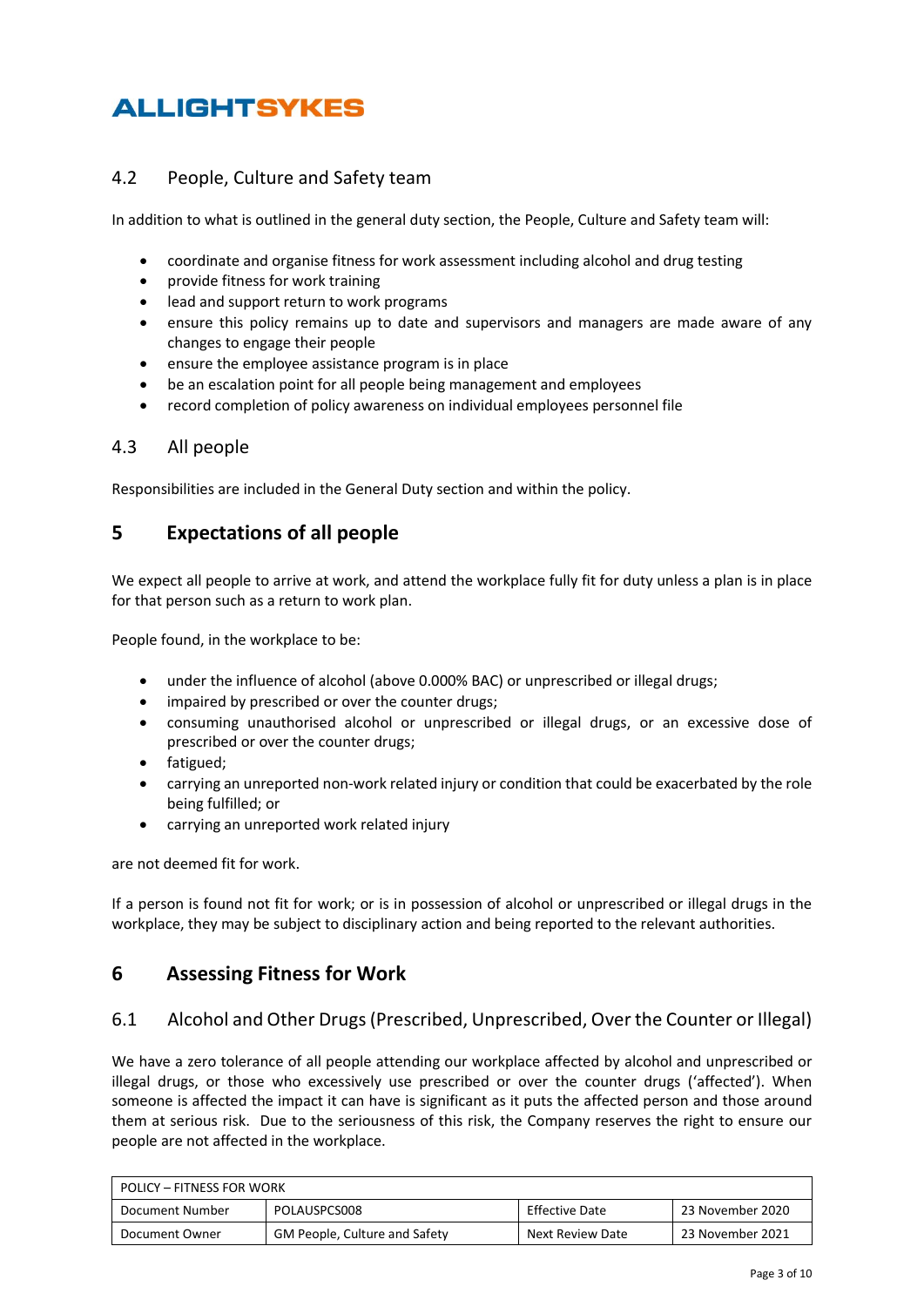To ensure safety of all our people, the Company will conduct various types of testing within our workplaces with collection methods being through breath, saliva and urine.

Employees, contractors or visitors are required to undertake a drug and alcohol test when requested. The following types of testing will be used:

- random testing
- for cause testing
- voluntary 'without prejudice' testing
- pre-employment testing

Should a visitor not want to participate in a drug and alcohol test when requested, they are required to leave the workplace. Circumstances depending, the visitor may be required to complete a drug and alcohol test prior to returning to our workplace.

### 6.1.1 Random Testing

Random drug and alcohol testing will apply to all people on our sites and may constitute a random selection across sites and teams. From mid December 2020 random testing will occur on a regular basis with an undefined testing period i.e. it could be on consecutive days, or once per year. The Company reserves the right to amend and adjust the random system from time to time as appropriate.

All selected people, including others on our sites such as visitors, may be required to provide a sample for testing as a result of the random selection process.

When an employee is deemed to have tested positive to drugs where it is not consistent with any stated medication the employee will be stood down immediately while confirmation results are obtained.

A person does not become exempt from testing due to being part of a prior testing group.

People must follow the instruction of the independent person conducting the instant test which will include declaring any prescription or over the counter drugs as this could impact the results.

This clause also applies to any Company workplaces including client sites.

#### 6.1.2 For Cause Testing

Any person who believes another person may be affected must immediately report their concern to their supervisor, manager or the People, Culture and Safety team.

If reported to the supervisor or manager, they are to report it to the People, Culture and Safety team to determine next steps. The General Manager People, Culture and Safety (or delegated person) must be included in this process.

If it is determined the person is potentially affected, an appointment at the closest Company approved medical clinic (such as Sonic Health or other approved clinic) will be arranged for an instant drug and alcohol screen.

| POLICY – FITNESS FOR WORK                                                    |                                      |                  |                  |
|------------------------------------------------------------------------------|--------------------------------------|------------------|------------------|
| <b>Effective Date</b><br>POLAUSPCS008<br>23 November 2020<br>Document Number |                                      |                  |                  |
| Document Owner                                                               | <b>GM People, Culture and Safety</b> | Next Review Date | 23 November 2021 |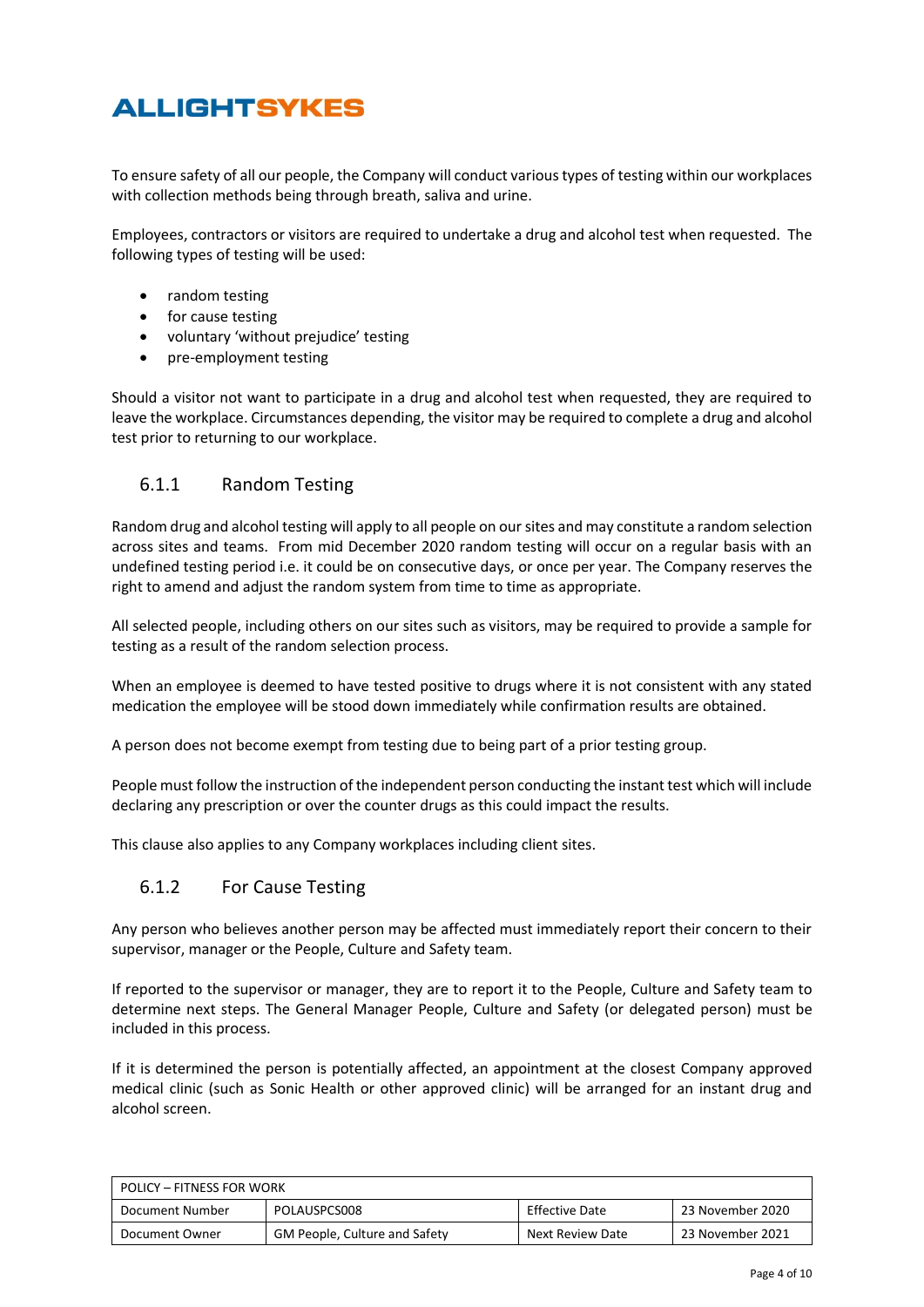A written report must be placed on the person's file with an explanation as to how this determination has been made including the people involved in making the determination.

For cause testing can also be undertaken due to:

- a vehicle accident during work hours or involving a Company vehicle
- an incident within the workplace including work related injuries and workplace property damage
- near misses
- aggressive, unusual, erratic or dangerous behaviour that raises concerns

### 6.1.3 Voluntary 'Without Prejudice' Testing

Any person who is unsure if they are fit for work, is able to request a 'without prejudice' test prior to commencement of work.

No disciplinary action will be taken against a person who requests a voluntary test prior to their commencement of work unless there are behavioural, performance or misconduct concerns or violations of this policy or the Code of Conduct and Ethics.

However, repeated requests by a person for voluntary tests prior to their commencement of work will be treated as a performance matter, which may result in disciplinary action.

### 6.1.4 Pre-Employment Testing

Any person employed by our Company is required to undertake a pre-employment drug and alcohol test. This process applies equally to all persons regardless of role or type of employment.

The purpose of the pre-employment testing, including medical examination and drug and alcohol test, is to verify that the person is "fit to perform the inherent duties of the position" including to not put others at risk, and is to help guard against work‐related illness and injury occurring subsequent to the person's employment.

Offers of employment will not be given until a satisfactory medical examination and drug and alcohol test is provided.

#### 6.2 Fatigue

Fatigue is more than feeling tired and drowsy. In a work context, fatigue is mental and/or physical exhaustion that reduces your ability to perform your work safely and effectively.

Signs of fatigue include:

- tiredness even after sleep
- reduced hand-eye coordination or slow reflexes
- short term memory problems and an inability to concentrate
- blurred vision or impaired visual perception
- a need for extended sleep during days off work

| POLICY – FITNESS FOR WORK                                                    |                                      |                  |                  |
|------------------------------------------------------------------------------|--------------------------------------|------------------|------------------|
| <b>Effective Date</b><br>POLAUSPCS008<br>23 November 2020<br>Document Number |                                      |                  |                  |
| Document Owner                                                               | <b>GM People, Culture and Safety</b> | Next Review Date | 23 November 2021 |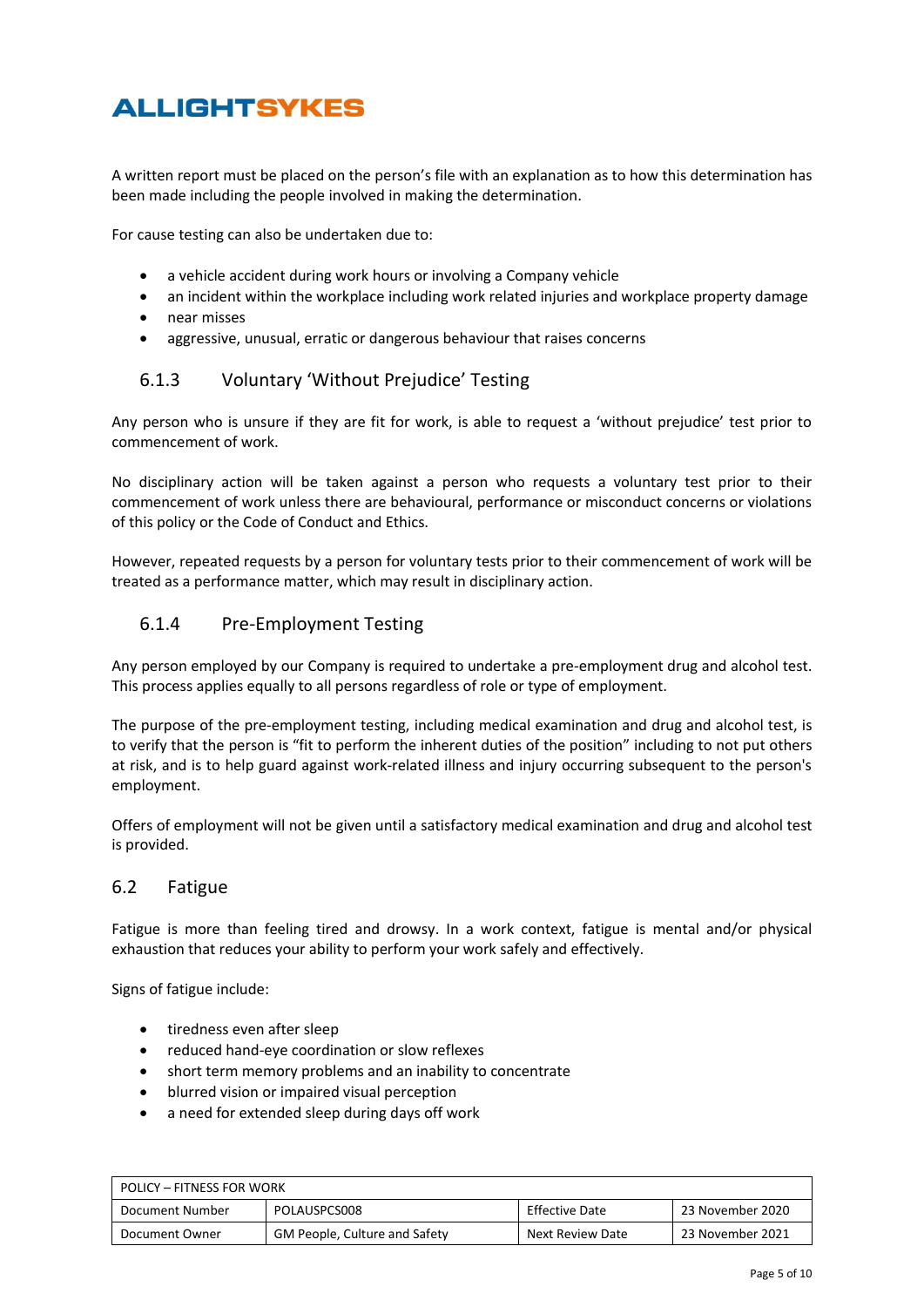If a person is showing signs of fatigue, they will be required to complete the Personal Fatigue Assessment form. This can be requested by the person or by another person who may have concern.

### 6.3 Non-work related injury or condition

It is important that all non-work related injuries or conditions that could be exacerbated by the workplace or could impact others are reported. This gives the Company the opportunity to support our people and their overall wellbeing and ensure the rest of our team remains safe.

Examples of non-work related injuries or conditions that could be exacerbated by the workplace or could impact others are:

- muscle strain
- infectious diseases
- mental health
- cold and flu symptoms

When a person becomes aware of their non work related injury or condition they must advise their supervisor or manager immediately who will then contact the People, Culture and Safety team to determine next steps.

To assess the person's capacity and fitness for work, in some instances they will be required to attend a medical appointment and gain a fully fit for duty certificate before they can return to work. If the person is unable to gain a fully fit for duty certificate, we may provide them with a document to give to their doctor to undertake a capacity assessment, or alternatively attend an appointment with a company nominated doctor.

Depending on the result, the person may be able to return to work on light duties or they may need to remain at home until they are fully fit. Any absences for non-work related injuries, including when the Company directs the person to return home, are to be taken out of their sick leave accrual or as unpaid leave.

### 6.4 Work related injury or condition

It is important that all work related injuries or conditions are reported immediately and the Incident Reporting procedure is followed. The People, Culture and Safety team will work closely with our injured workers to facilitate a return to work.

## **7 Participation in Assessing Fitness for Work**

All people within the scope of this policy are required to comply with Company requests for fitness for work assessments.

Should a visitor not want to participate in a drug and alcohol test when requested, they are required to leave the workplace. Circumstances depending, the visitor may be required to complete a drug and alcohol test prior to returning to our workplace.

| <b>POLICY - FITNESS FOR WORK</b>                                      |                               |                  |                  |
|-----------------------------------------------------------------------|-------------------------------|------------------|------------------|
| POLAUSPCS008<br>Effective Date<br>23 November 2020<br>Document Number |                               |                  |                  |
| Document Owner                                                        | GM People, Culture and Safety | Next Review Date | 23 November 2021 |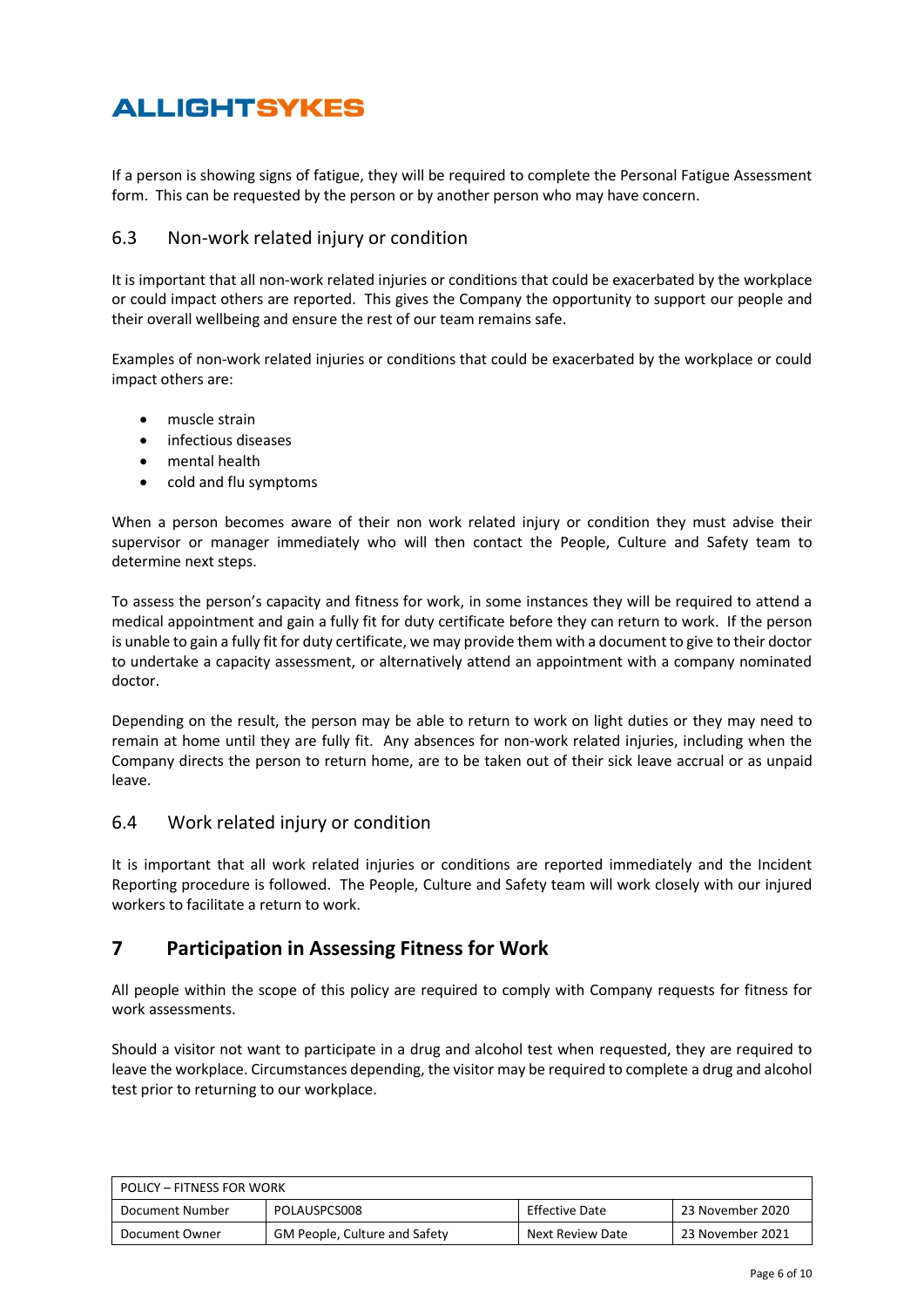## 7.1 Testing process

Where practicable, tests will be conducted at company facilities by a third party, or alternatively will be undertaken at an independent provider facility.

Urine samples will be required and will follow AS/NZS 4308:2008 (Procedures for specimen collection and the detection and quantitation of drugs of abuse in urine).

## 7.2 Refusal to participate and avoidance

On the first occurrence, refusal by a person to participate in an assessment will be deemed to return a noncompliant result, an investigation will follow and may result in a disciplinary action being taken. On the second occurrence independent of the first (i.e. being at a different time) refusal by a person to participate will be considered misconduct and may result in termination.

### 7.3 Invalid sample or inability to provide a sample for drug and alcohol test

People who are unable to provide a sample or who provide an invalid sample for a test will be required to comply with all reasonable instructions to ensure the provision of a valid sample.

Where a person is unable to provide a sample initially, or an invalid sample is given the person will remain in the vicinity of the testing area and re-attempt within 30 minutes. If the person is still unable to provide a sample by the time testing has been completed at the site location, they must report to Company nominated medical provider and provide a valid sample for testing within 12 hours of notification. They may not return to work until this has been completed. The absence will be taken out of the person's sick leave accrual or as unpaid leave.

In the absence of medical evidence deemed acceptable to the Company, if a sample is unable to be provided within 12 hours, it will be classified as refusal to participate.

### 7.4 Tampering of sample for drug and alcohol test

Where there is evidence of adulteration / tampering, the sample will be classified as refusal to participate.

All potential adulterated/tampered samples will be investigated, and if found to be substantiated, disciplinary action up to termination of employment may occur.

## **8 Test Results**

All test results will be provided to the tested person.

### 8.1 Negative Result – Alcohol and Drugs

Test results are assessed by a third party against AS/NZS 4308:2008 (Procedures for specimen collection and the detection and quantitation of drugs of abuse in urine).

A negative result means no alcohol and drugs were detected in the provided sample, and this result can be returned during the initial test or following a confirmation test.

| POLICY – FITNESS FOR WORK                                             |                                      |                  |                  |
|-----------------------------------------------------------------------|--------------------------------------|------------------|------------------|
| Effective Date<br>POLAUSPCS008<br>23 November 2020<br>Document Number |                                      |                  |                  |
| Document Owner                                                        | <b>GM People, Culture and Safety</b> | Next Review Date | 23 November 2021 |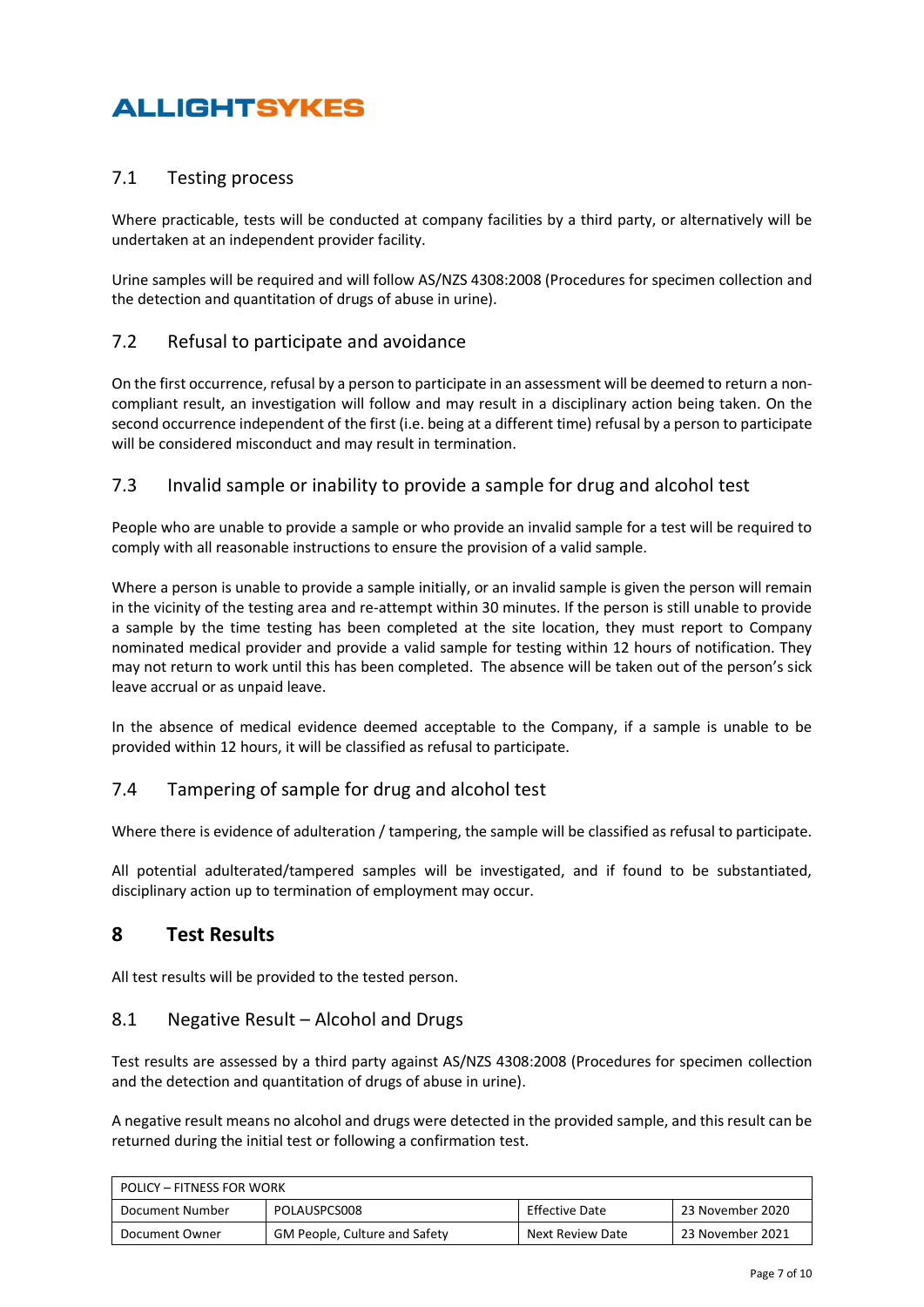If this result is found for a visitor, they will be provided with the result and will continue with their duties in our workplace.

### 8.2 Non-Negative Test Result – Drugs

Test results are assessed by a third party against AS/NZS 4308:2008 (Procedures for specimen collection and the detection and quantitation of drugs of abuse in urine).

A non-negative drug test will be sent for confirmation testing to determine whether it will be deemed a confirmed positive result by a laboratory. Whilst the results are being assessed, the person, if an employee, will be placed on special paid leave.

If this result is found for a visitor, they will be provided with the result, be required to leave our workplace and their employer will be contacted for managing moving forward.

### 8.3 Confirmation Test – Drugs

Non-negative results require a sample to be sent for confirmation (GCMS/LCMS) testing in a NATA accredited laboratory. The confirmatory testing can determine drug concentration levels and if the result may be consistent with medications, foodstuffs or illegal drug use.

The original instant urine sample can usually be divided up and sent for testing. Saliva confirmation testing requires a second saliva sample to be sent to the laboratory. The second sample is collected immediately after the instant test result is available.

### 8.4 Confirmed Positive Result – Drugs

A positive drug result can only come from a report provided by a laboratory. It is important to note that a positive test may not mean the use of illegal drugs, as medications including painkillers and sleeping tablets, can return positive drug test results. In this instance, the report will comment that the drug use is consistent with declared medication and the appropriate dosage.

If a person directly employed by our Company, records a positive test result which does show inappropriate drug use (as prescribed in AS/NZS 4308:2008) then the following will apply:

- the Company will contact an independent party for a medical review through the relevant medical provider
- the person will present themselves for another test on their next normal workday
- if the test is positive and not showing a decreasing level then this occurrence will be treated as another independent positive
- at a reasonable time, the affected person will attend a meeting with the General Manager People, Culture and Safety and their manager regarding the test results and discuss:
	- o the breach and provide the test results
	- o identify the source of the breach and understand any contributing factors
	- o reinforce the Company expectations

| <b>POLICY - FITNESS FOR WORK</b>                                             |                                      |                  |                  |  |
|------------------------------------------------------------------------------|--------------------------------------|------------------|------------------|--|
| POLAUSPCS008<br><b>Effective Date</b><br>23 November 2020<br>Document Number |                                      |                  |                  |  |
| Document Owner                                                               | <b>GM People, Culture and Safety</b> | Next Review Date | 23 November 2021 |  |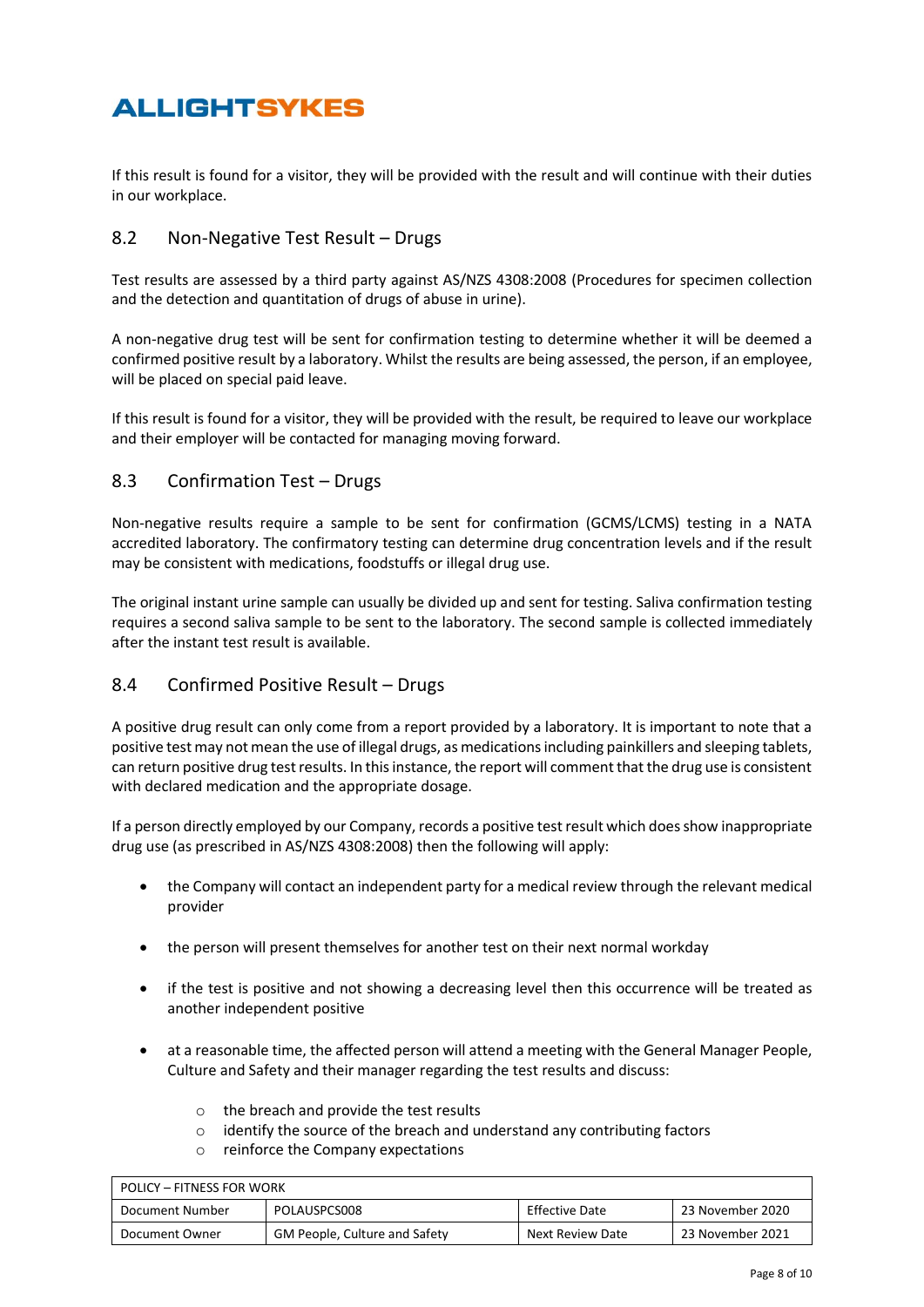- o advise they may be subject to ongoing monitoring until three consecutive negative tests are returned over a period of no more than 12 months
- o provide support material and plan
- o assuming there are no further mitigating factors, deliver a disciplinary outcome, which could be termination of employment
- the affected person can have a support person present if requested.

The affected person will be required to provide a negative test prior to returning to the workplace.

Any absences for positive results are taken from person's sick leave accrual or as unpaid leave.

If this result is found for a visitor, they will be provided with the result, be required to leave our workplace and their employer will be contacted for managing moving forward.

### 8.5 Confirmed Positive Result – Alcohol

A person can be positive to alcohol testing in two ways:

- 1. when blood alcohol concentration is recorded over 0.000% BAC; and
- 2. when an initial breath test delivers a result over 0.000% BAC, and a secondary breath alcohol test is completed within 20 minutes after the initial test and the second test registers over 0.000%.

If a person records a positive test result then the following will apply:

- at a reasonable time, the affected person will attend a meeting with the General Manager People, Culture and Safety and their manager regarding the positive result and discuss:
	- o the breach and provide the test results
	- o identify the source of the breach and understand any contributing factors
	- o reinforce the Company expectations
	- o advise they will be subject to ongoing monitoring until three consecutive negative tests are returned over a period of no more than 12 months
	- o provide support material and plan
	- $\circ$  assuming there are no further mitigating factors, deliver a disciplinary outcome, which could be termination of employment

The affected person will be required to provide a negative test prior to returning to the workplace.

The affected person is able to have a support person present if requested.

If this result is found for a visitor, they will be provided with the result, be required to leave our workplace and their employer will be contacted for managing moving forward.

## **9 Support**

All positive test results will undergo a medical review to ensure all options to keep the person in the workplace are explored.

| POLICY – FITNESS FOR WORK                                             |                                      |                  |                  |
|-----------------------------------------------------------------------|--------------------------------------|------------------|------------------|
| Effective Date<br>POLAUSPCS008<br>23 November 2020<br>Document Number |                                      |                  |                  |
| Document Owner                                                        | <b>GM People, Culture and Safety</b> | Next Review Date | 23 November 2021 |